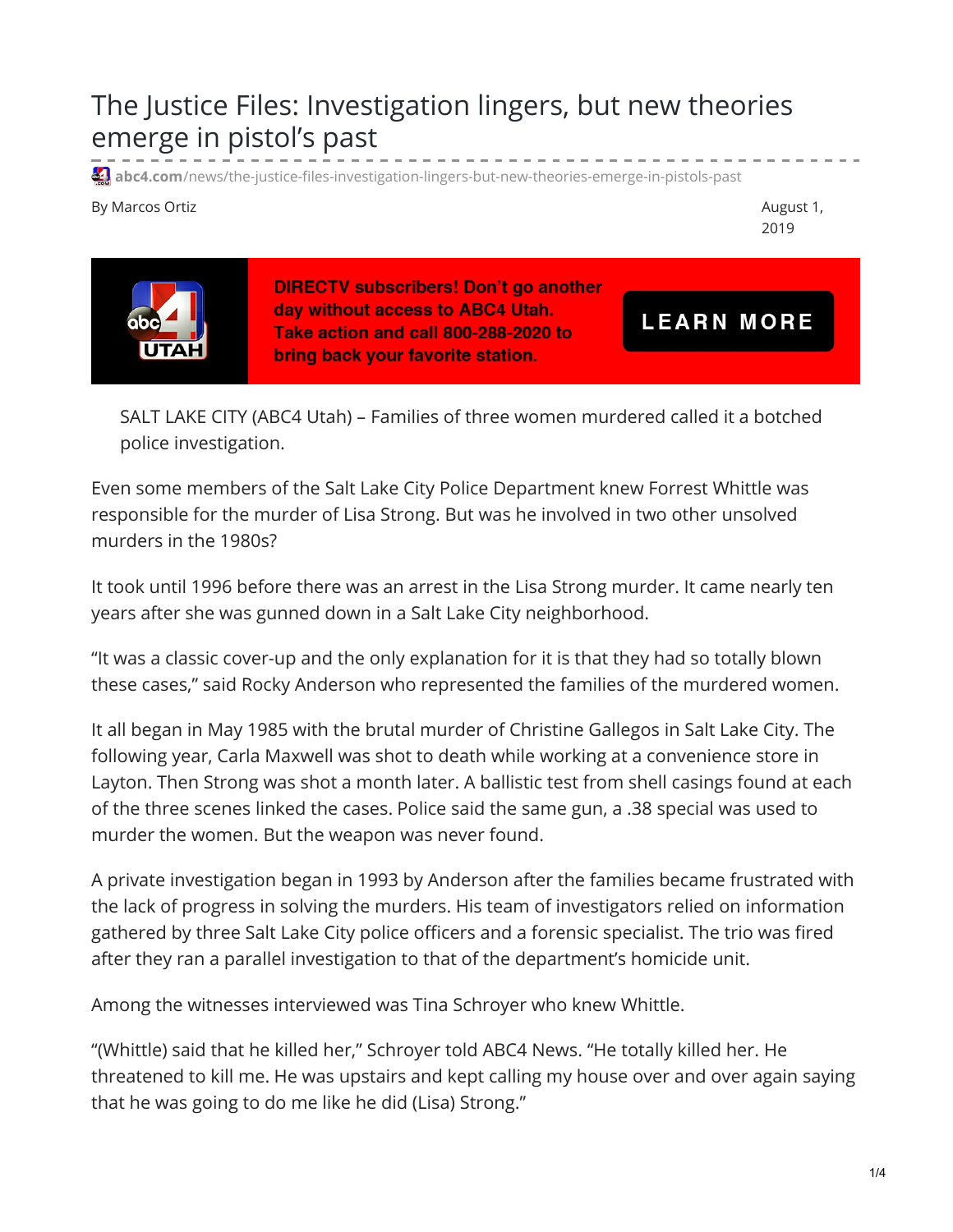In 1986, she lived across the street where Strong was murdered. Schroyer claimed Whittle often came to her home shared with her boyfriend Tim Robinson. She said Whittle and others often partied at her home.

On the night of Strong's murder, Schroyer said Whittle was at her home and went outside.

"Oh, I know Whittle did it," she said. "I know for a fact Whittle did it. I saw him run by (after the shooting)."

Anderson took on Salt Lake City police on behalf of the families of the murdered women.

"They had the information and apparently they didn't do anything with it but worse than that they represented to the public that they didn't have the information in the first place," Anderson said.

As an example, according to police records, patrol officer Frank Hatton-Ward told the homicide unit of a .38 special at a pawn shop possibly linked to Whittle and used in strong's murder.

Sgt. Don Bell who was over the homicide unit wrote a memo to his captain and said the "the gun was located. It was the wrong gun."

Hatton-Ward, along with Greg Chase and James Ilk had been conducting their own investigation shortly after the women were murdered. Police documents authored by Hatton-Ward claimed a young gang called "Varrios Chosen Few" were behind the murders. The trio supplied the homicide squad numerous transcripts of interviews with members of the gang. Members interviewed pointed fingers at others who were involved with the murders.

Sgt. Bell dismissed those interviews and in a memo to his captain called the statements "hearsay."

He also urged the captain that the trio was interfering with his squad's investigation and demanded something "official" be done. They were fired.

In a rare move, Anderson pushed for a grand jury. The secret panel determined there was evidence that Whittle murdered Strong and charged him with the crime.

But at trial, a detective from the homicide squad Jim Bell (no relation to Sgt. Bell) testified on behalf of the defense. His testimony was an attempt to show the shots fired came from a car– not from someone on the sidewalk. The state claimed Whittle walked up to Strong and shot her in the head and ran off.

Whittle maintained his innocence, but a jury found him guilty, and he was sentenced to five years to life in prison. He is still serving his sentence.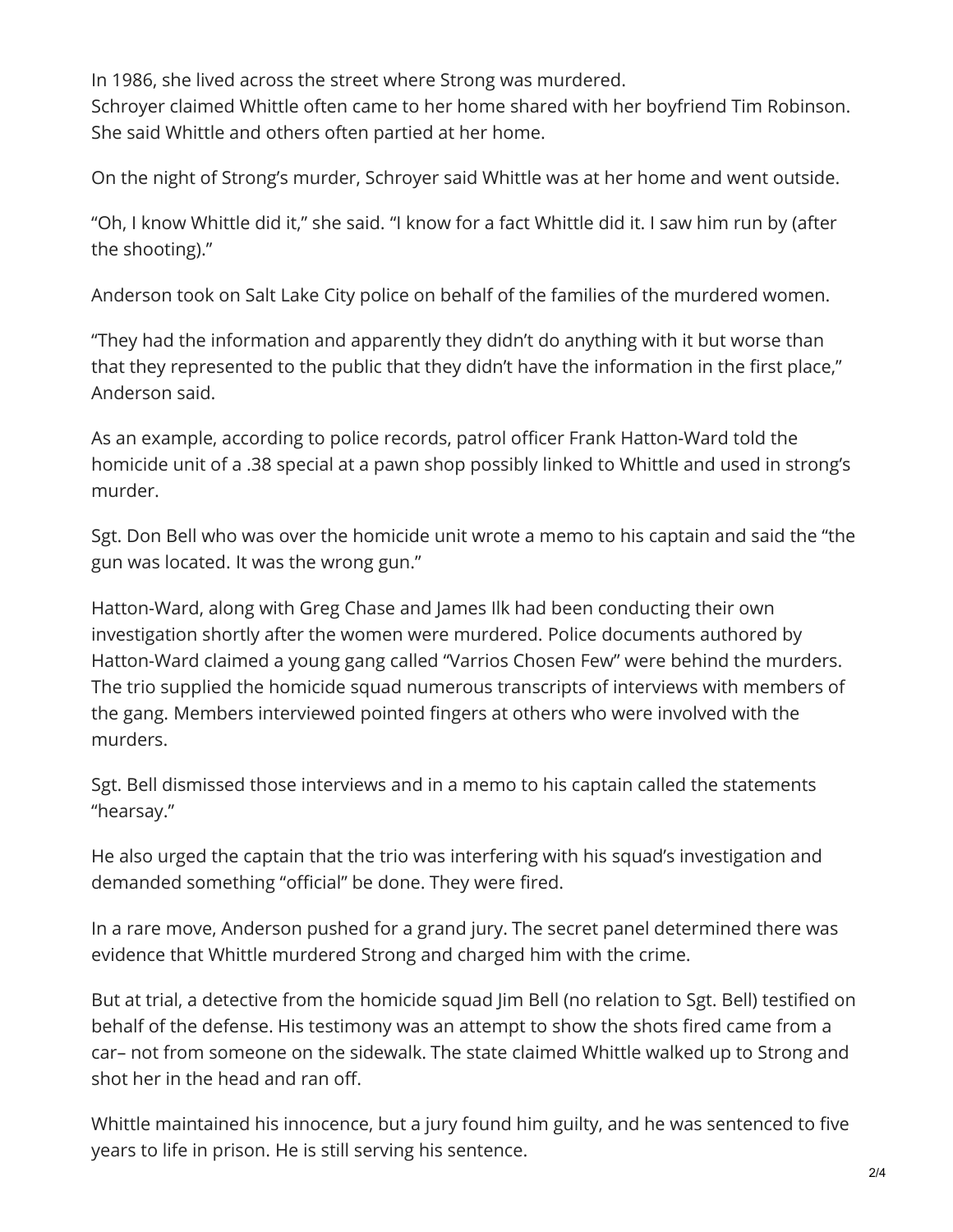Leah Gallegos, Christine's mother watched with interest.

"I didn't know of him as a suspect," she said. "I didn't know of him. (But) was glad that he was in prison. They didn't have evidence to prosecute the case (Gallegos murder)."

Investigators knew the .38 special which was never found, was used in all three murders.

In an odd set of circumstances, Christine Gallegos' brother walked into the convenience store just before Carla Maxwell was murdered in 1986.

Steven Duran said he started to hang around his sister's circle of friends. He was 12-years old at the time and he said they befriended him.

At the time, he had no idea some of those friends belonged to the gang, Varrios Chosen Few.

"We just happened to be at an apartment behind that 7-Eleven," Duran said.

He now suspects someone in that circle of friends returned to the 7-Eleven and shot Maxwell.

"It was probably someone that was near us," he said.

Schroyer said killing innocent people was an initiation of the gang.

A private investigator is now looking into the three-murders. Jason Jensen is trying to determine if the .38 special was passed around by members of the gang.

Jensen also discovered that Whittle was friends with Whittle and other members of the Varrios Chosen Few.

"We believe she was some kind of escort," Jensen said.

In a police memo written by Hatton-Ward in 1988, he interviewed James Sherard at the Utah state prison. He was a member of the gang and was serving a life sentence for murdering a woman. Sherard knew Gallegos.

"She used to party with us all the time," Sherard told Hatton-Ward. "She was our whore."

Jensen said the Varrios Chosen Few went by nicknames. He's learned that someone named "Tree" is linked to Gallegos' murder.

"We would like someone to tell us who 'Tree' was," Jensen said. "We believe that Tree may have been Christine Gallegos' shooter."